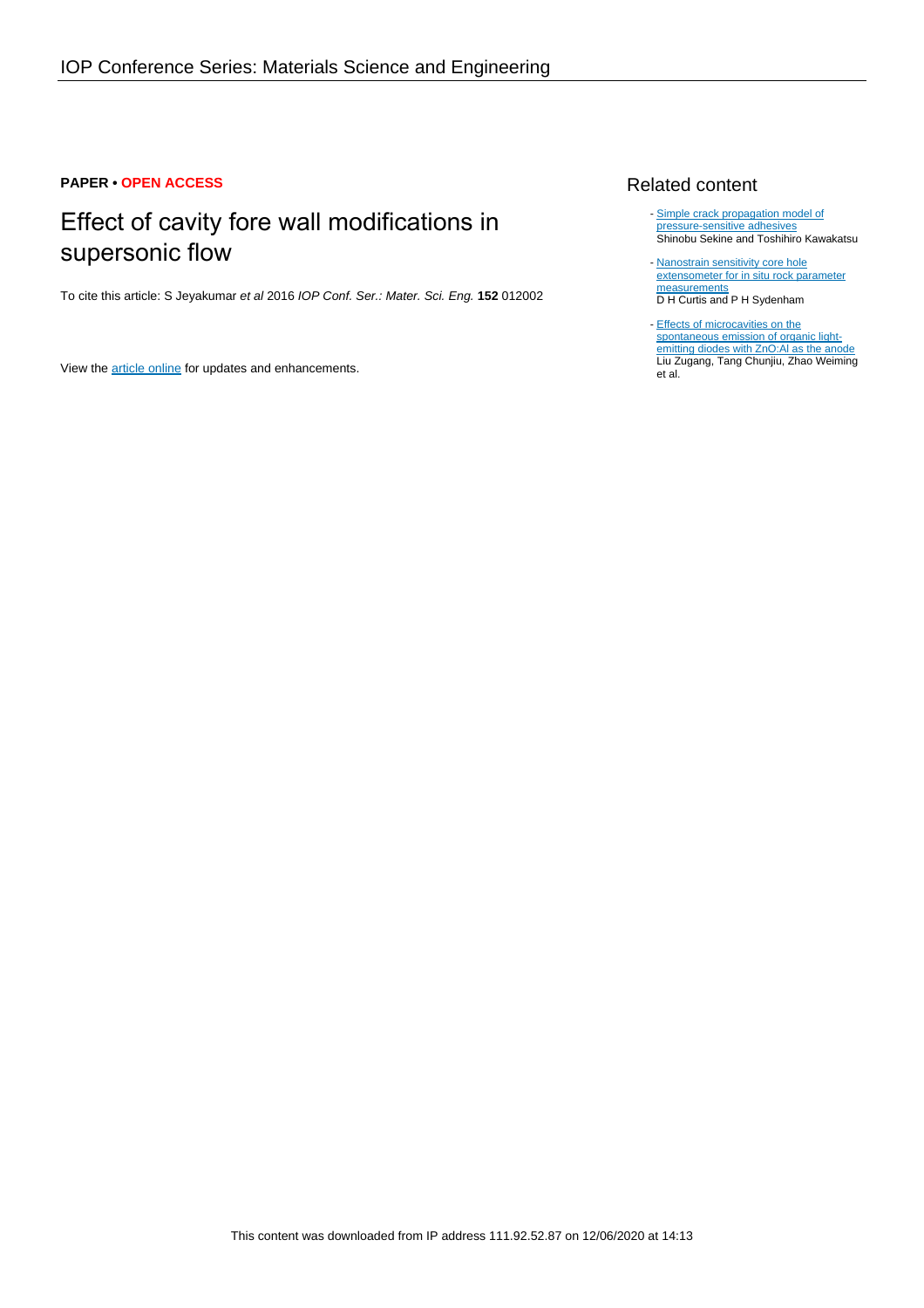# **Effect of cavity fore wall modifications in supersonic flow**

**S Jeyakumar1\*, K Arun Yuvaraj<sup>1</sup> , K Jayaraman<sup>2</sup> , F Cardona<sup>3</sup> and M T H Sultan<sup>3</sup>**

<sup>1</sup>Department of Mechanical Engineering, Kalasalingam University, India <sup>2</sup>Department of Aerospace Engineering, Veltech University, Chennai, India <sup>3</sup>Aerospace Manufacturing Research Centre (AMRC), Universiti Putra Malaysia, Malaysia

\*sjeyakumar1974@gmail.com

**Abstract.** Understanding the complex behaviour of the cavity flow is essential for the design of supersonic combustor. The characteristics of the axisymmetric aft ramp cavity with fore wall modification have been experimentally studied in a blow-down type supersonic flow facility. The facility consists of a conventional CD nozzle that issues a flow Mach number of 1.88 to a supersonic combustor of circular cross section, which is placed immediately downstream of the nozzle. The axisymmetric cavities are incorporated within the combustor. The cavities are of open type and their length is kept constant while their depth varies. The aft wall of the cavities is inclined with three ramp angles and the fore wall is provided with a constant fillet radius of 3 mm. The performance of the cavity is analysed based on wall static pressures, momentum flux distribution at the exit of the combustor and stagnation pressure loss across the combustor. The study reveals that fore wall fillet cavities provide less cavity drag and stagnation pressure loss for various aft ramp angles under identical operating conditions.

## **1. Introduction**

Cavity is considered as one of the potential devices for mixing enhancement and also effective flame holding in scramjet engine combustor [1–6] because of the generation of less drag than other active devices like struts [7, 8] and pylons [9]. The cavity flow has been studied in the past for applications in wheel wells, aircraft weapon bays, scramjet combustors, etc. The renewed interest in the cavity flow is due to the complexity of flow field within it. Researchers have characterized the cavities based on the shear layer reattachment as either open or closed. In case of open cavity, the separated shear layer from the leading edge of the cavity reattaches at the aft wall. On the other hand, for closed cavity, the shear layer reattaches at the bottom wall of the cavity and this creates higher drag than open cavity. Even though the flow over the cavity is supersonic, the shear layer regime within the cavity is subsonic. The shear layer is unstable in subsonic regime and a small pressure disturbance in the shear layer causes pressure coupled feedback mechanism [10], which triggers a periodic vortex shedding that leads to the acoustic oscillations of the fluid stream. Open cavities are desirable for scramjet applications as they impose smaller drag penalty on the flow.

An experimental study by Yu *et al.* [6] on cavities in a Mach 2 reacting flow field has reported that flame holding is achieved by smaller aspect ratios than the longer one. In addition, the multiple cavity configurations provide an effective flame holding than the single cavity. Chung [11] investigated the characteristics of a rectangular cavity in supersonic flow field based on cavity geometry and Mach number of the flow. Kang *et al.* [12] studied the effect of zigzag cavity in Mach 2.5 flow as compared

Content from this work may be used under the terms of theCreative Commons Attribution 3.0 licence. Any further distribution  $\left(\mathrm{cc}\right)$ of this work must maintain attribution to the author(s) and the title of the work, journal citation and DOI. Published under licence by IOP Publishing Ltd 1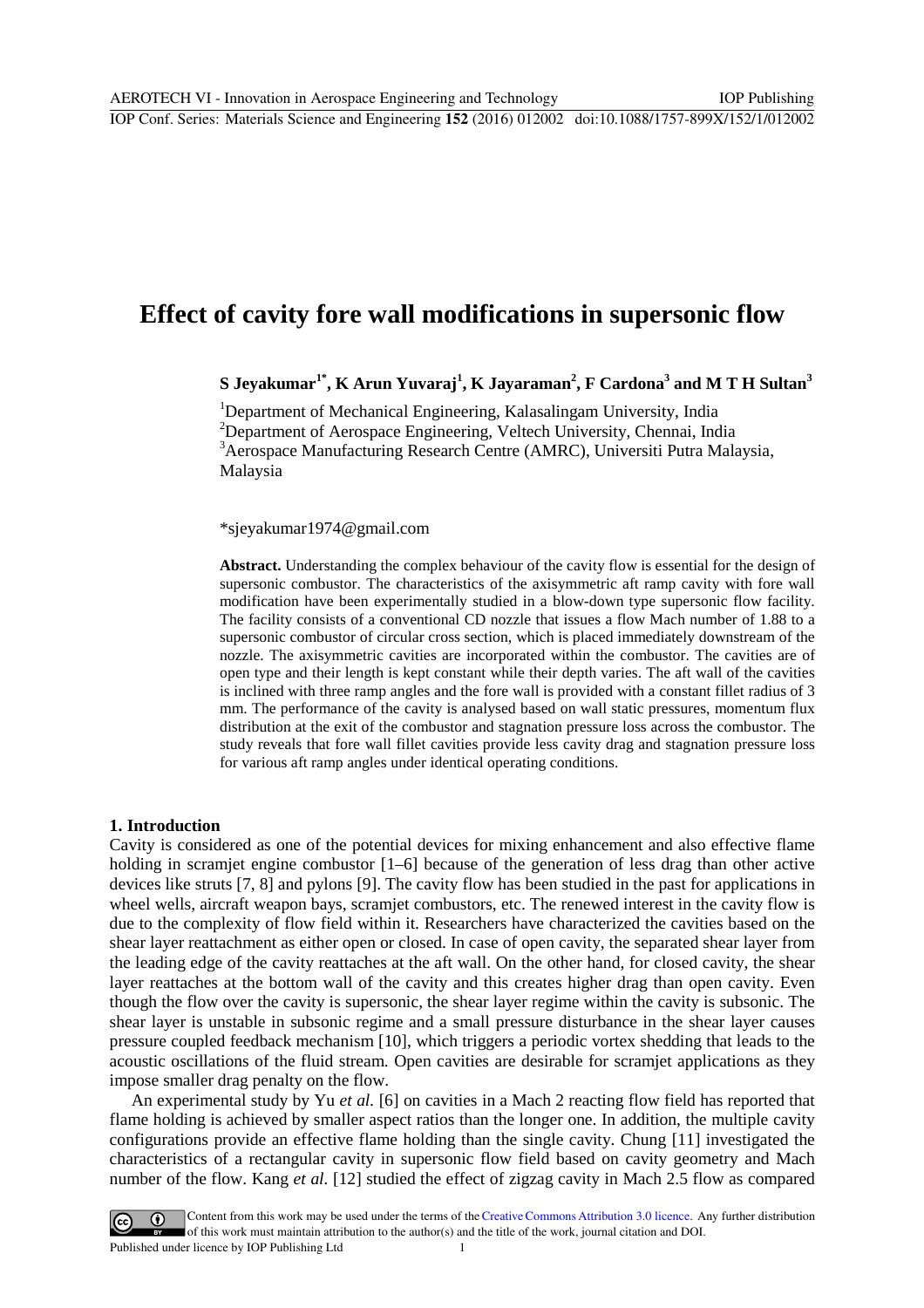to a plain cavity. They observed that zigzag cavity generated transverse oscillations, which enhanced combustion within shortened combustor than plain cavity. Experimental and computational studies on different aft wall angles and off-set ratios of the cavities in a supersonic flow indicated that stable flow was achieved by decreasing the aft wall angle below 90 degrees [3]. Similar observations were found for varying cavity aft wall angles below 90 degree in a supersonic flow field [13, 14].

The above mentioned investigations are based on rectangular cavities in a 2D supersonic flow with and without cavity aft wall angle. Moreover, literatures on axisymmetric cavity flow are scant. In an on-going research, the features of axisymmetric cavity configurations for scramjet combustor have been reported [15]. The objective of this study is to investigate the performance of axisymmetric fore wall fillet cavities in a Mach 1.88 flow. The investigation on wall static pressures, momentum flux wall fillet cavities in a Mach 1.88 flow. The investigation on wall static pressures, momentum flux distribution at the exit of the combustor and stagnation pressure loss associated with the flow across the combustor are estimated for improving the scramjet combustor performance. nvestigation on wall static pressures, momentum flux<br>agnation pressure loss associated with the flow across<br>cramjet combustor performance.<br>sed in this study for the non-reacting flow experiments.<br>owed by a circular cross s

# **2. Experimental setup**

A blow-down type supersonic flow facility is used in this study for the non-reacting flow experiments. The facility was consisted of a CD nozzle, followed by a circular cross sectional duct supersonic combustor. The nozzle issued a flow Mach number of 1.8. The operating condition of the supersonic combustor. The nozzle issued a flow Mach number of 1.8. The operating condition of the experiment is shown in Table 1. The supersonic combustor was of 26 mm in diameter and 95 mm in length. Cavities were incorporated at a distance of 30mm from the inlet of the combustor. Sectional view along the flow direction of the combustor is shown in Figure 1. The cavities were of open type length. Cavities were incorporated at a distance of 30mm from the inlet of the combustor. Sectional view along the flow direction of the combustor is shown in Figure 1. The cavities were of open type and axisymmetric, with Figure 2. The aft wall of the cavity was inclined to three different angles: 15, 20 and 30 degrees with the horizontal direction. A fillet radius of 3mm was provided at the fore wall of the cavity for "with fillet cavity" configurations. Table 2 shows the geometric dimensions of the cavity used for this study.



Figure 1. Schematic diagram of supersonic combustor



**Figure 2.** Schematic diagram of cavity layout ayout

| <b>Table 1.</b> Operating conditions<br>of supersonic combustor |                    | <b>Table 2.</b> Geometrical information of cavity configuration |          |               |      |                   |
|-----------------------------------------------------------------|--------------------|-----------------------------------------------------------------|----------|---------------|------|-------------------|
|                                                                 |                    | Cavity                                                          | Length,  | Depth,        | L/D  | Ramp              |
| <b>Parameters</b>                                               | <b>Values</b>      | configuration                                                   | $L$ (mm) | $\bf{D}$ (mm) |      | angle, $^{\circ}$ |
| Stagnation<br>pressure                                          | 800Kpa             | WF3015                                                          | 15       | 3             | 5    | 15                |
|                                                                 |                    | WF4015                                                          | 15       | 4             | 3.75 | 15                |
| Static pressure                                                 | 110Kpa             | WF5015                                                          | 15       | 5             | 3    | 15                |
|                                                                 |                    | WF3020                                                          | 15       | 3             | 5    | 20                |
| Stagnation                                                      | 300K<br>1.8        | WF4θ20                                                          | 15       | 4             | 3.75 | 20                |
| temperature                                                     |                    | <b>WF5020</b>                                                   | 15       | 5             | 3    | 20                |
| Mach number                                                     |                    | WF3030                                                          | 15       | 3             | 5    | 30                |
| Mass flow rate<br>of air                                        | $0.2 \text{ kg/s}$ | WF4030                                                          | 15       | 4             | 3.75 | 30                |
|                                                                 |                    | WF5030                                                          | 15       | 5             | 3    | 30                |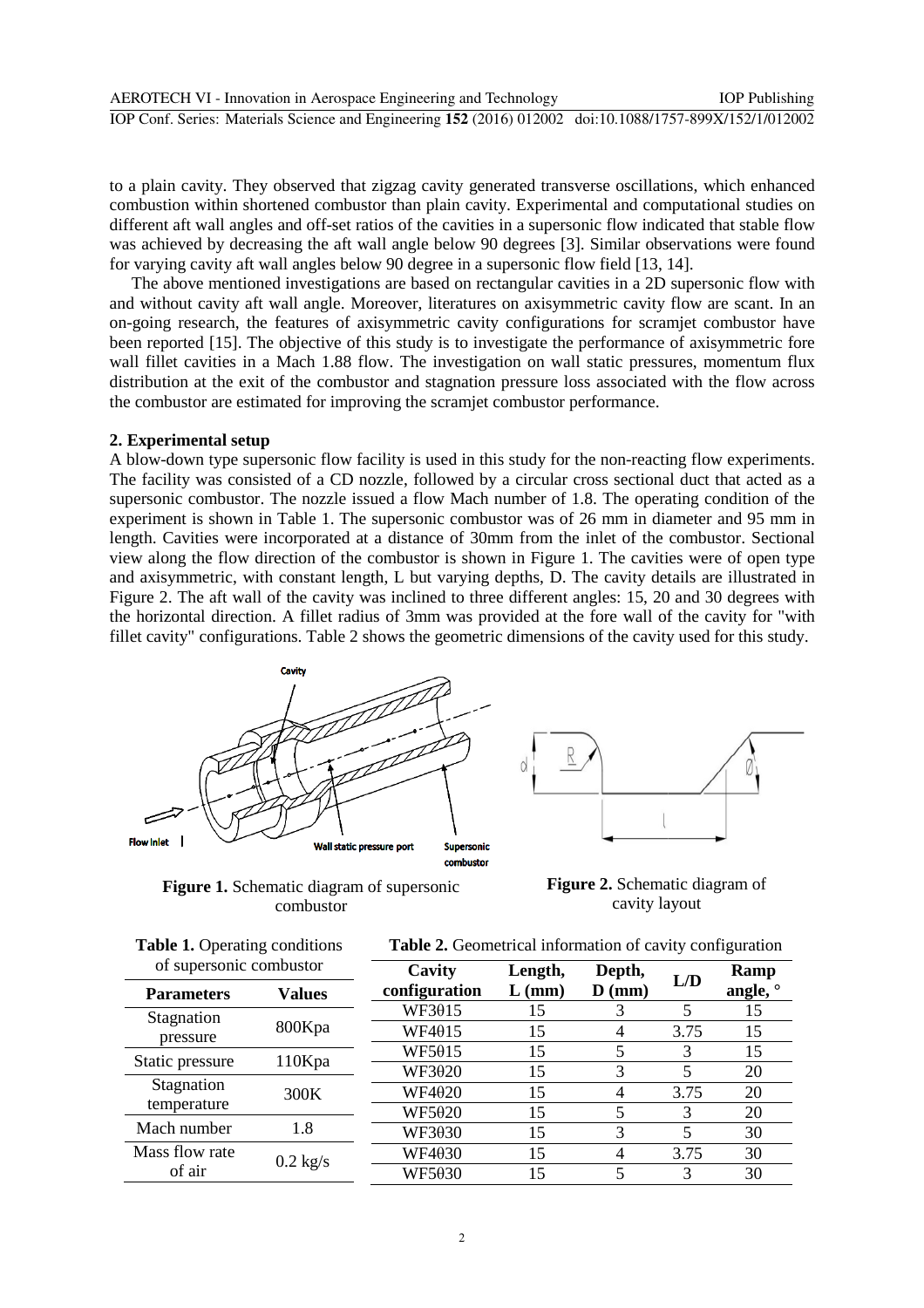The static pressure distribution along the axial length of the combustor was measured using 1-mm diameter ports that were placed along the combustor wall in the flow direction. Nine pressure taps were equipped along the combustor walls to acquire pressure data along the flow direction. In addition, a long cone static and pitot pressure probes were used to measure static and stagnation pressures at the exit of the combustor to examine the flow characteristics influenced by the cavities. Each experiment was executed three times for repeatability. The uncertainties were estimated to be less than 3% for the pressure measurements. The probes were moved in the radial direction of the flow field by a traversing mechanism.

### **3. Results and Discussion**

#### *3.1. Wall static pressure distribution*

The surface static pressures along the axial length of the flow for various aft ramp angles of with and without fillet cavities are plotted in Figure 3 and Figure 4. In the plots, wall static pressure  $(P_w)$  to the inlet static pressure (P<sub>i</sub>) of the combustor is normalized to the non-dimensional axial length (x/L) of the combustor. The 'x' denotes axial distance of the probe measured from the inlet of the combustor and L denotes the total length of the combustor. WF denotes cavity with fillet, third numeral denotes the depth of the cavity whereas the cavity ramp angles are mentioned as θ15, θ20 and θ30. The fillet radius, R of 3 mm was used for all the tests. The cavity without fillet is mentioned as WOF. In Figure 3a, a uniform wall static pressure profile is observed for no cavity over the entire length of combustor. For cavity aft ramp angle θ15 (Figure 3a), a rise in static pressure is seen at the leading edge of the cavity than the free stream pressure due to the shear layer separation, which led to a compression zone. The separated shear layer reattached at aft ramp of the cavity, resulting in increased static pressure.

The static pressure over the cavity region decreased with increase in aft ramp angle from 15 to 30 degrees of the cavity. A study on 2D flow over rectangular cavity by Gruber *et al.* [1] revealed that a decrease in aft ramp angle will reduce the static pressure at the bottom wall but will increase it at the reattachment region, i.e. at the aft ramp of the cavity. Moreover, the schlieren pictures revealed that the flow became stable in the cavity region by reducing the cavity aft ramp angle. A stable flow field with continuous source of radicals to stabilize the flame is essential for a good flame holder. In the present study, the flow visualization techniques cannot be implemented due to the selected cross section of the combustor. Higher static pressure was observed for θ15 and θ20 degrees due to the shock reflections that emerged from the cavity leading edge. A uniform static pressure profile was observed for θ30 in the cavity region. Similar trend was observed for the fillet cavities (see Figure 4a), with a marginal decrease in the static pressure profile at the leading edge of the cavity, indicating that cavity drag was slightly reduced by the fore wall fillet cavity.

In case of cavity with 4 mm depth (see Figure 3b), the static pressure at the leading edge of the cavity was less than 3 mm cavity depth (see Figure 3a) and this implies that the increase in depth of the cavity leads to an expansion zone. At  $x/L = 0.5$ , the static pressure has more value and this indicates that a stronger reattachment of shear layers at the cavity aft ramp. For fillet cavities (see Figure 4b), the flow at the cavity leading edge is expansive in nature and showing less static pressure. It has a peak value at x/L= 0.39, indicating that reattachment of shear layers occurred at the base of the aft wall that increased the entrainment rate of the flow within the cavity. Further increase in depth of the cavity led to decrease in static pressure profile for all cavity with (see Figure 4c) and without fillet (see Figure 3c) configurations. A reduction in wall static pressure values is observed in the cavity region for fore wall fillet cavities, which indicates less cavity drag than without fillet cavities. In case of without fillet cavities, the shear layer reattached at the aft wall of the cavity. In contrast, the reattachment occurred towards the bottom wall corner of the cavity for fillet cavities, which increased the entrainment rate of flow in the cavity and enhanced the recirculation within the cavity regime, making it more competent for flame holding in scramjet combustors.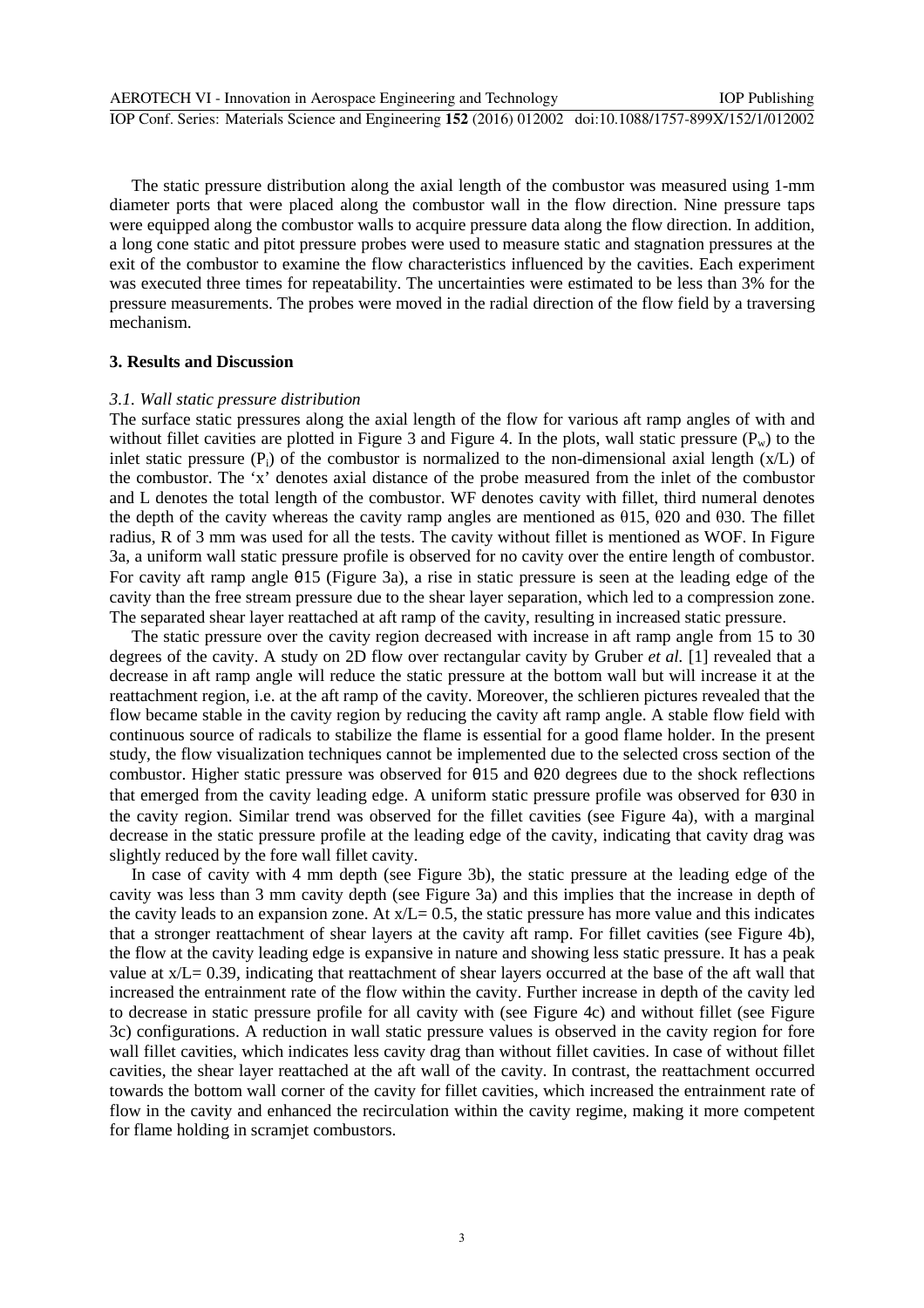

**Figure 3.** Wall static pressure profile of without fillet cavity for various aft ramp angles



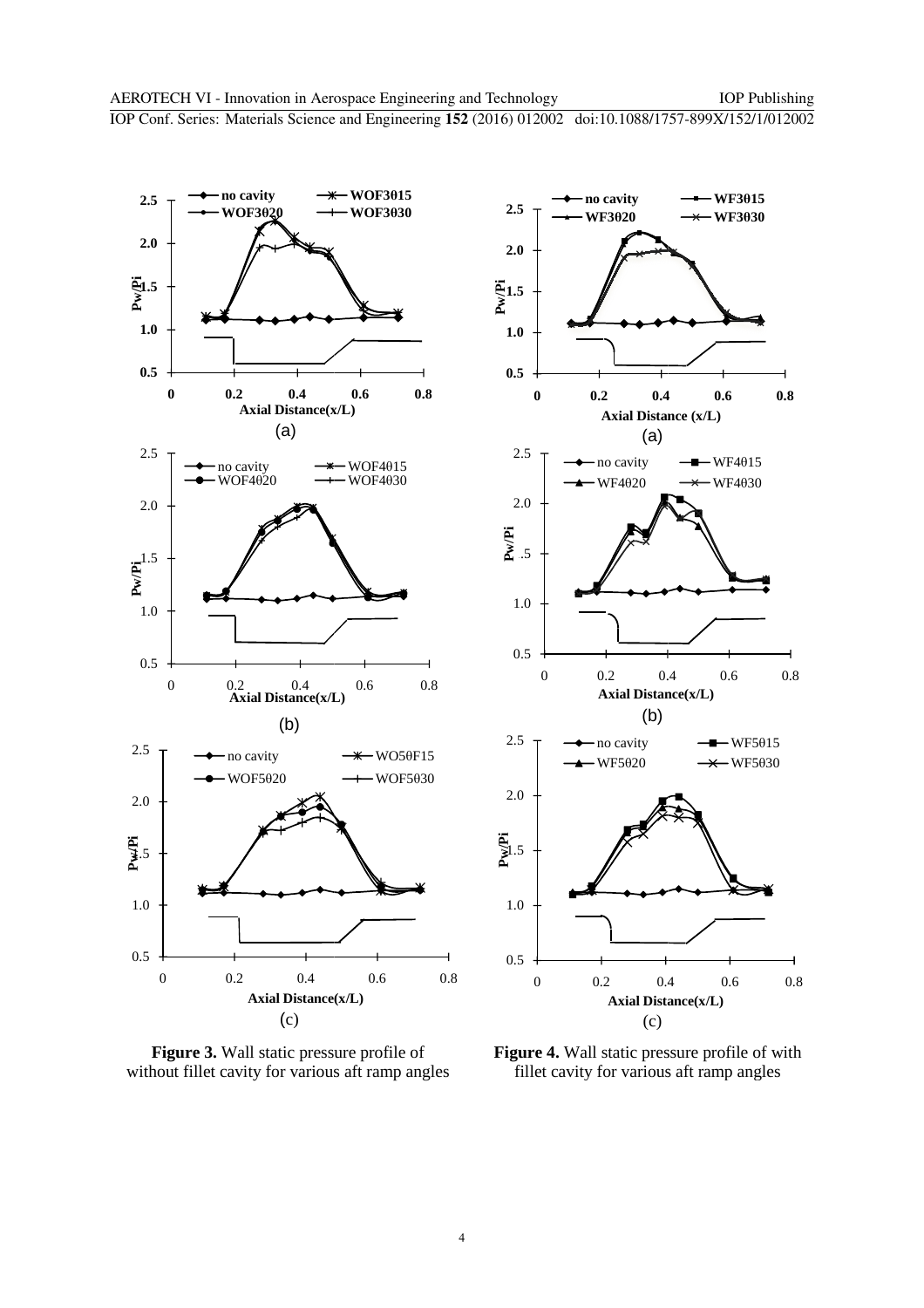#### *3.2. Momentum flux distribution*

The momentum flux distribution at the exit of the supersonic combustor in the radial direction is a measure of the extent of bulk mixing. The momentum flux is calculated as in Equation 1.

$$
\mu = p (1 + \gamma M^2) \tag{1}
$$

where p is the measured value of static pressure and Mach number, M is calculated from the measured values of static and stagnation pressures using Rayleigh-Pitot formula.

The momentum flux values for various cavity configurations at different radial distances at the exit of the combustor are depicted in Figure 5. In the plot, r/R denotes radial distance from the axis, r normalized by the radius, R of the supersonic combustor. Experimental results are presented for all cavity configurations operating under identical conditions and are compared with no cavity case. The momentum flux distribution was almost uniform for all cavity configuration compared to no cavity. In the case of no cavity, the momentum mixing was not uniform and it was showing poor mixing along the radial direction of the flow. For cavity configuration, the nature of the curve tended to be uniform from the centre towards the wall of the combustor. It was also observed that increasing the cavity ramp angle from 15 to 30 degrees would increase the momentum flux values at the combustor exit along the radial direction. A uniform momentum flux distribution from the center of the combustor till r/R of 0.8 was observed for fore wall fillet cavities, showing uniform mixing were provided by the fore wall fillet cavities.



**Figure 5.** Radial distribution of momentum flux for various cavity configurations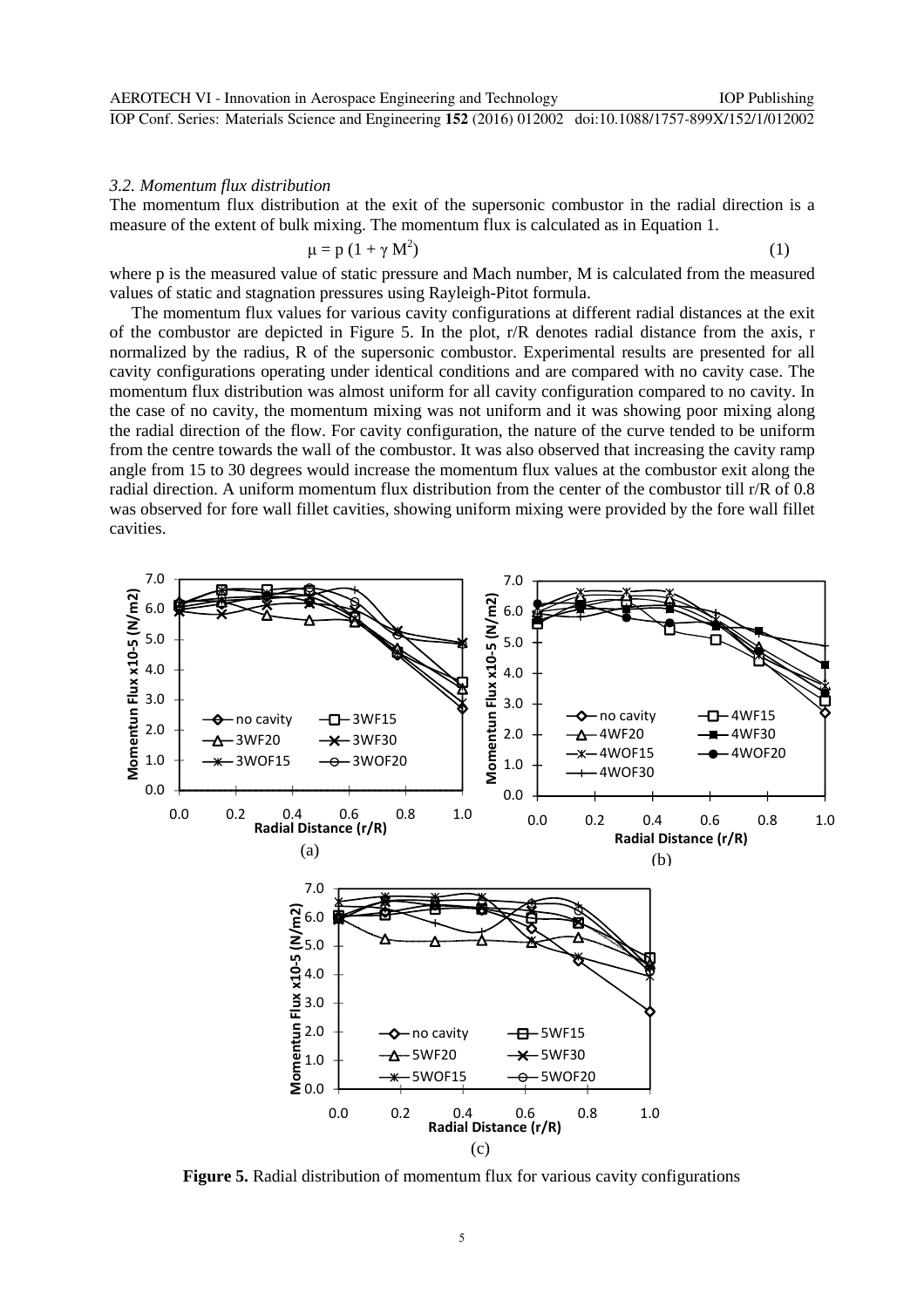## *3.3. Stagnation pressure loss*

Stagnation pressure loss across the combustor is defined as the difference in stagnation pressures at the considered inlet and axial distance, normalized by the inlet stagnation pressure measured at the exit sections of the combustor along the radial direction. The change in stagnation pressure loss for various cavity configurations is shown in Figure 6. The stagnation pressure loss for no cavity was calculated to be 11%. From the plot, it is observed that with fillet cavities provided less stagnation pressure loss than without fillet cavity for all aft ramp angles. Moreover, increase in aft ramp angle increased the stagnation pressure loss due to stronger recompression of shear layers, which created a compressive zone downstream of the cavity. The strength of the shock waves emanating from the leading edge of the without fillet cavities was stronger than that of fillet cavities, which obstructed the main stream and increased the stagnation pressure loss. Fore wall fillet cavity of 4 mm depth and 15 degree ramp angle provided less stagnation pressure loss than other cavity aft ramp angles. From the observation, the fore wall fillet cavities of selected geometric dimensions will enhance fluid entrainment inside the cavity from the main stream. This leads to better mixing enhancement with marginal increase in stagnation pressure loss compared to cavity without fore wall fillet for varying cavity ramp angles.



**Figure 6.** Stagnation pressure loss for with and without fillet cavities

# **4. Conclusion**

The experiments were carried out in a blow-down type non-reacting supersonic flow facility, which can maintain a flow Mach number of 1.8 with an operating pressure of 0.7 MPa and at atmospheric temperature. Aft ramp cavities with constant fillet dimension at the fore wall were used for this study. In case of fore wall fillet cavities, the shear layer reattached at the aft wall bottom corner of the cavity, which increased the entrainment of the flow into the cavity and also enhanced the mixing of the flow. Decreasing aft ramp angle increased the static pressure profile due to stronger reattachment of the shear layer at the aft wall of the cavity. Increase in depth of the cavity decreased the static pressure profile for varying aft ramp angles. Momentum flux profile proved that fillet cavities provided uniform momentum mixing than without fillet cavities. Fore wall fillet cavities provided marginal variation in stagnation pressure loss than without fillet cavities. From the results, it is evident that fore wall fillet cavities with lower aft ramp angles can provide good mixing along with less stagnation pressure loss than without fillet cavities. Hence they are suitable as a potential flame holding device in scramjet combustors.

# **Acknowledgments**

This work is supported by the Department of Science and Technology, Government of India, under the Grant no: SR/FTP/ETA-55. This work is also supported by UPM under GP-IPB 9441503.